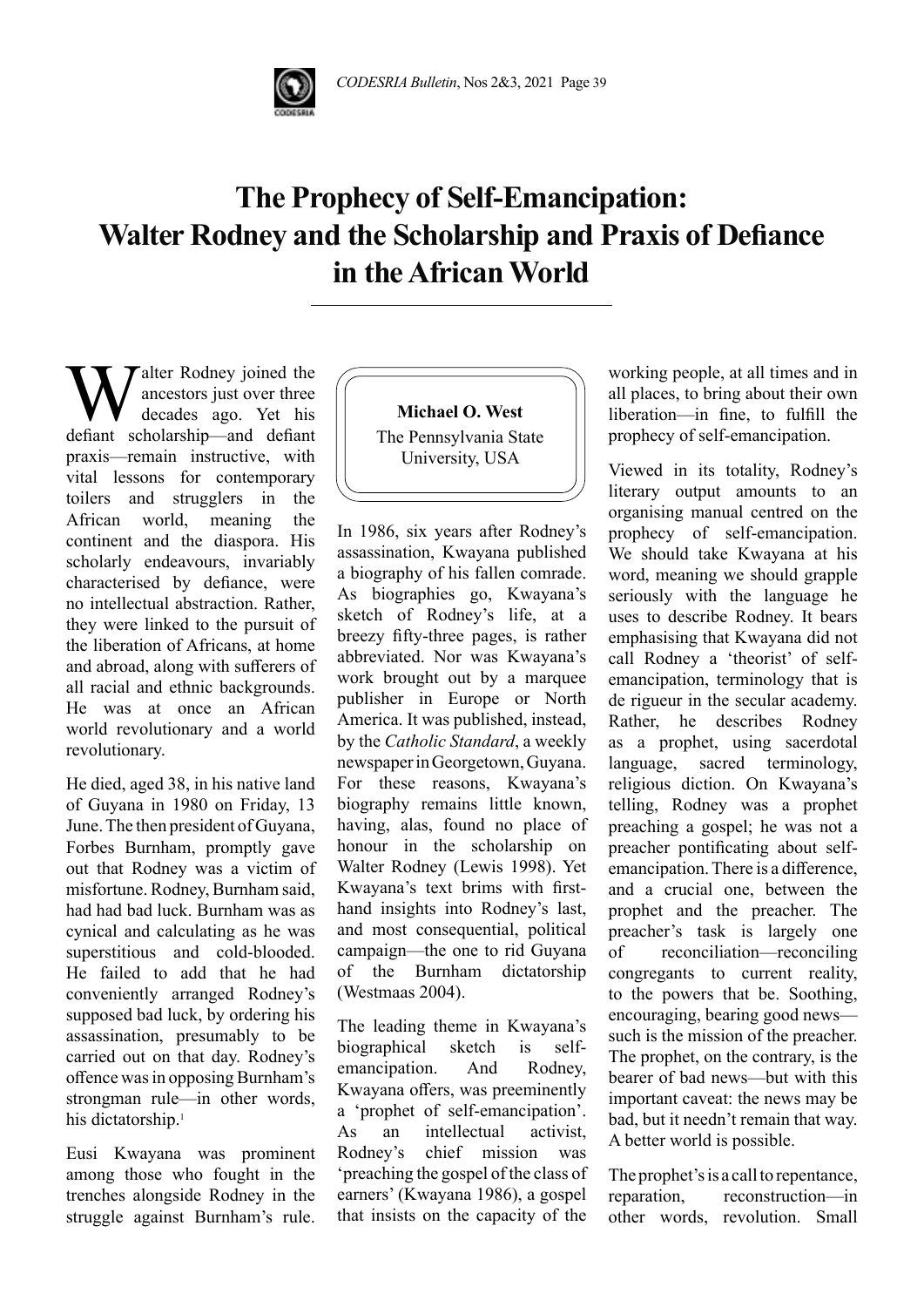wonder that the powerful generally have had such great aversion to prophecy and prophets. Preaching may be reconcilable with power; prophecy rarely is. The job of the prophet is a dangerous line of work, hazardous to his or her health. Hence Forbes Burnham's declaration about Walter Rodney and bad luck—a fate the powerful seem to have an uncanny ability to confer on those who challenge their hold on power.

Burnham could have had the good luck of hosting the event at which Rodney made his world debut as a prophet of self-emancipation. That event was the Congress of Black Writers. The key organisers of the Congress, most of whom hailed from the Caribbean but were based in Montreal, Canada, discussed with Burnham holding the Congress in Guyana. In publicly expressing interest in hosting the Congress of Black Writers, he was pretending, as always, taking his interlocutors for the proverbial ride. Ever the dissimulator, and never wanting to appear to be out of ideological fashion, Burnham was not really serious. The Congress, planned amid the global ascendancy of Black Power, was a quintessential Black Power event. Burnham, however, opposed Black Power, even as he feigned interest in it, just as he would later and with equal mendacity affect conversion to socialism and Marxism-Leninism. In fact, the only 'ism' the Guyanese strongman ever supported was Burnhamism personal rule. Accordingly, the Congress of Black Writers convened not in Georgetown, but in Montreal, in 1968—a year of rebellion and revolutionary fervour all over the world (Austin 2018).

Even as the Congress was in session, Burnham's ambassador to

Canada was offering a rejoinder to it. There was no need for a Black Power movement in his country, the ambassador offered, as Black Power was already in effect in Burnham's Guyana. The Zairian strongman, Mobutu Sese Seko—to whom Burnham bears comparison. from self-fashioning to ideological appropriation—would later, and more infamously, make a similar proclamation. Black Power is sought all over the world, Mobutu made his billboards broadcast on the occasion of the epic pugilistic contest in Kinshasa in 1974 between Muhammad Ali and George Foreman, but it is realised in Zaire (now the Democratic Republic of Congo). Characteristically, the Zairian strongman lied. Mobutu, like Burnham, was slandering Black Power. But unlike Burnham, Mobutu—who was deeply implicated in the murder of Patrice Lumumba—mercifully refrained from appropriating the Marxist moniker. As the first high-profile victim of neocolonialism in postcolonial Africa, the martyred Lumumba necessarily became part of the iconography of the Congress of Black Writers, alongside other male icons, most notably Frantz Fanon, Malcolm X and Kwame Nkrumah.

Walter Rodney was invited to the Congress by its lead organiser, Rosie Douglas, who later became prime minister of Dominica. He was in his element at the Congress, arguably the singlemost consequential Black Power gathering ever. It was there that Rodney, then all of twenty-six years old, a freshly minted PhD from SOAS and a little-known lecturer in African History at the Jamaica campus of the University of the West Indies, strode onto the stage of history.

Horace Campbell attended the Congress of Black Writers and wrote an assessment of it, which was published in the student newspaper at York University in Toronto, where he was then an undergraduate (Campbell 1968). Unless he is a meticulous archivist, Campbell likely does not have a copy of that article. The York University library certainly does not, since it began microfilming the student newspaper only in 1969, the year after Campbell wrote his postmortem. But not to worry. There is an ace in the hole—or, as Kwayana, a biblical scholar of sorts, may have phrased it, a ram in thicket. The rescuers are those outstanding, if unwitting, archivists of the global black liberation struggles and, more generally, antinomian movements everywhere. These would be the imperialist and capitalist intelligence services, in this case the special branch of the Royal Canadian Mounted Police, popularly known as the Mounties.

Naturally, the Mounties took a keen interest in the Congress of Black Writers. Their eyes and ears, including some black ones, were present at the Congress. The Mounties were also avid collectors of material generated by and about the Congress, including Campbell's postmortem in that student newspaper. Of the Congress, the young Campbell wrote: 'No one who went will really be the same again.' (Campbell 1968). From all indications, Horace Campbell was among the transformed. So, too, was Walter Rodney, who despite all that Horace Campbell would later write about him (Campbell 1987)—did not figure in Campbell's postmortem of the Congress of Black Writers. Rodney did figure in the calculations of the neocolonial authorities in Jamaica,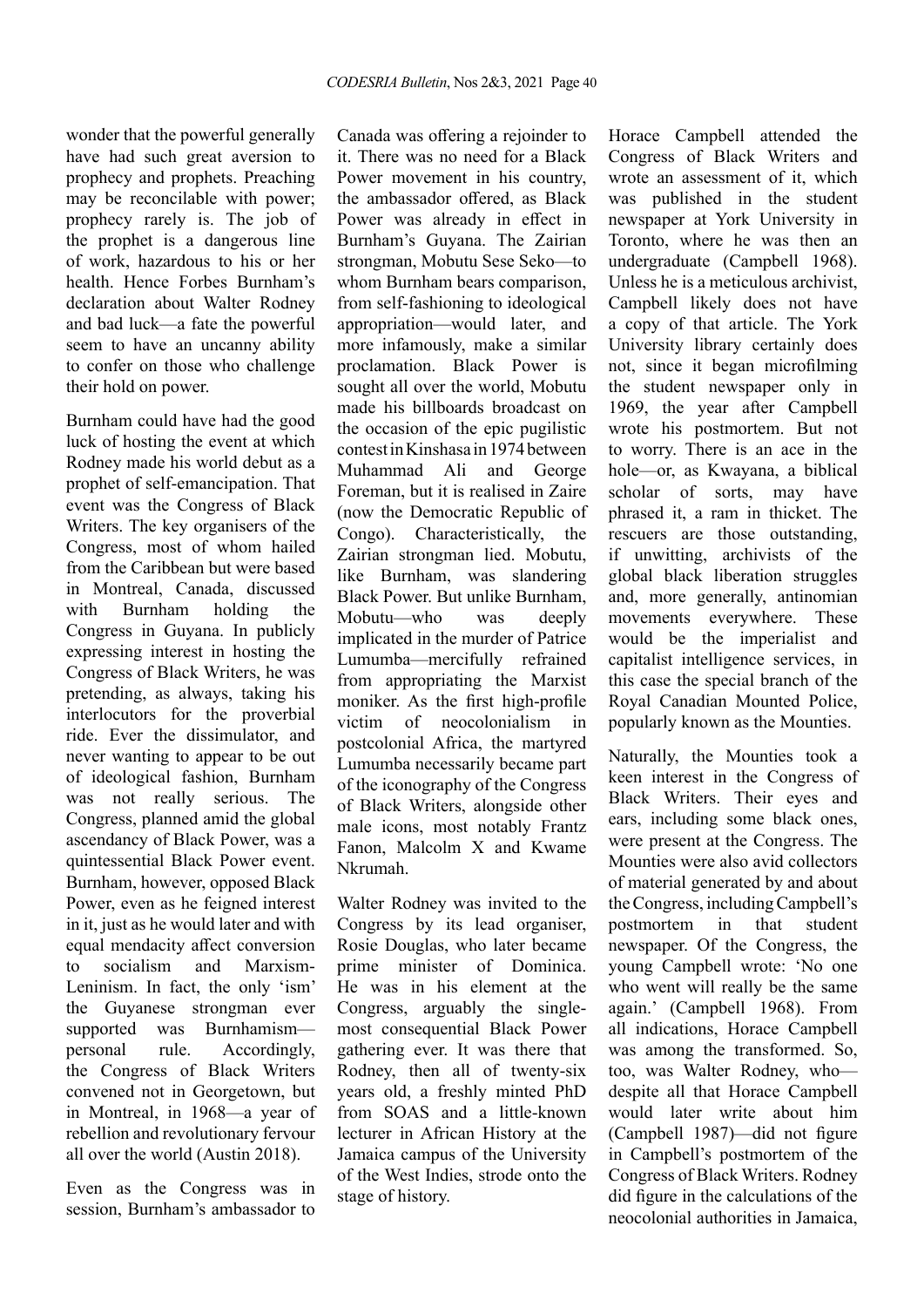who banned him from returning to the island after his attendance at the Congress of Black Writers, the case for doing so having been provided by the local intelligence apparatus inherited from the British colonialists (West 2006).

Prophecy is a function of sociology, not biology—which is to say, prophets are made, not born. As a prophet of self-emancipation, Rodney first displayed his calling in Jamaica. There, his chief interlocutors were Rastafarians and radical intellectuals, many of whom were also Rastas, albeit mainly of the autodidactic sort. Notably, too, Rodney's Jamaican interlocutors were largely male, as seen in the title of his collection of Jamaica-based, Black Poweraligned speeches and essays, *The Groundings with my Brothers* (Rodney 1969).

Rodney's expulsion from Jamaica, which in turn led to a social and political explosion on the island, raised his stock up and down the radical Caribbean (Meeks 1996; Quinn 2014). The Trinidad Revolution of 1970, that epochal Caribbean event in the era of Black Power, may well have happened without Rodney's expulsion from Jamaica. But it likely would not have happened the way it actually did without the regional aftereffects of Rodney's expulsion from Jamaica. For those involved in it, the organising manuals of the Trinidad Revolution were manifold. Notably, however, they included *Groundings with my Brothers,* which was read alongside textbooks on guerrilla warfare by such figures as Ernest 'Che' Guevara, Mao Zedong and Kwame Nkrumah (Ryan and Stewart 1995).

Another fortunate outcome of Rodney's expulsion from Jamaica was his best-known book, *How Europe Underdeveloped Africa*, which, like his overall message of self-emancipation, remains relevant today (Rodney 1972). This book certainly would not, could not, have been written the way it was, if it could have been written at all, without his presence on the African continent and more particularly at the University of Dar es Salaam in Tanzania. (Harisch 2020). Certain deans of African Studies had given a cool reception to Rodney's first book, *A History of the Upper Guinea Coast*, his revised doctoral thesis (Rodney 1970). Their response was far chillier to *How Europe Underdeveloped Africa*, which they practically put on intellectual ice, generally refusing to review in their journals. They peremptorily dismissed it as a work of polemic unworthy of serious scholarly attention (Johnson 2021). It was not the first, or last, time that a defiant text on Africa was declared by deans and dons to be polemical, tendentious, undeserving of their erudite attention—as if erudition was theirs to grant or withhold at will. Inherent in the prophecy of self-emancipation is the imperative to break the stranglehold of the intellectual gatekeepers and to pry loose the tyrannical grip of those who uphold academic orthodoxy. That is the purpose of defiant scholarship on global Africa, as practised by Rodney.

Defiance rang out, too, in Rodney's last outstanding work of scholarship, *A History of the Guyanese Working People*, an essential handmaiden to his political project upon returning to Guyana after his Tanzanian sojourn (Rodney

1981). Predictably, Rodney taught and practised the essence of his prophetic message. Rodney's students, Kwayana, said: 'Left his courses interested in discovering the story of the oppressed classes … and learning of their efforts and limited successes in the destiny of self-emancipation, for which, Rodney taught, there was no substitute (Kwayana 1968). If the struggles of African peoples in the modern world—a world they were so instrumental in making—proves anything, it is just that: There is no substitute for self-emancipation. This is the prophetic message, the revolutionary doctrine, of Walter Rodney for toilers and strugglers in the twenty-first century.

## **Note**

1. Report of the Commission of Inquiry Appointed to Enquire and Report on the Circumstances Surrounding the Death of the Late Dr. Walter Rodney on Thirteenth Day of June, One Thousand Nine Hundred and Eighty at Georgetown [Guyana], 8 February 2016. Available online at https:// radar.auctr.edu/islandora/object/ coi%3Arodney report.

## **Bibliography**

- Austin, D., ed., 2018, *Moving Against the System: The 1968 Congress of Black Writers and the Making of Global Consciousness*, London, UK: Pluto Press.
- Campbell, H., 1968, Personal Impressions, *Seer*, 1 November.
- Campbell, H., 1987, *Rasta and Resistance: From Marcus Garvey to Walter Rodney*, Trenton, NJ: Africa World Press.
- Harisch, I. R., 2020, Facets of Walter Rodney's Intellectual Activism During his Dar es Salaam Years, 1966–1974, *Stichproben: Vienna Journal of African Studies*, Vol. 20, No. 38, pp. 101–129.